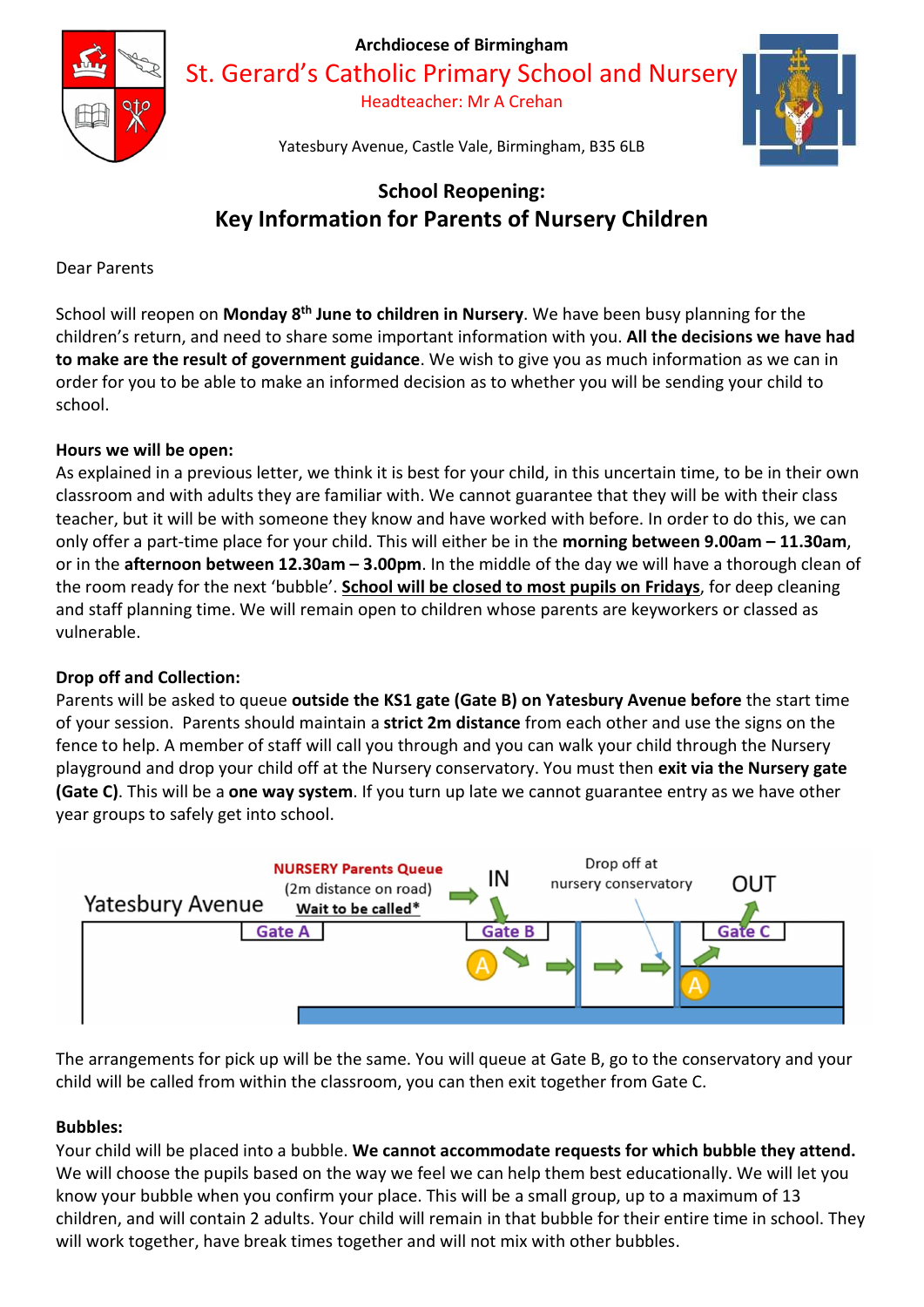

#### Archdiocese of Birmingham

St. Gerard's Catholic Primary School and Nursery

Headteacher: Mr A Crehan



Yatesbury Avenue, Castle Vale, Birmingham, B35 6LB

# Social distancing:

Your child is very young, and it is against their nature to socially distance. However, for their safety and ours, we will be trying our hardest to ensure the children avoid contact as much as possible. We have made changes to our classrooms so that they have as much space as possible.



As you can see, a lot of the equipment has had to be stored away, and children will have designated spots to sit on during lessons to maintain a distance. Our lovely displays were sadly taken down during our deep clean of the school and will remain so to discourage children touching them.

#### Behaviour:

We have had to make some changes to our behaviour policy. As your child has to stay in their bubble, if they persistently misbehave, or purposely cough, spit or break social distance, we will ask you to come and collect your child. If they continue to do this having already been sent home, they will lose their place at school for this period of time. I am confident that this will not happen at St Gerard's.

# Uniform:

We ask that your child wears their summer uniform. The emphasis will be on good hygiene and reducing the risk of passing on germs to others, so it is important that they wear clean clothes each day.

#### Lunches:

Your child will not need to have lunch at school. We will not be providing hot dinners. If they attend in the morning bubble, they will be home for lunch. If they attend in the afternoon bubble, they should come to school having already eaten. If your child is entitled to a free school meal, they will be able to collect a lunch from school to take away.

# First Aid/Medical issues:

If your child becomes unwell or hurts themselves they will be looked after as we would normally. We have arrangements in school for this, but the difference will be that those administering first aid will be wearing PPE, particularly if your child becomes unwell. You could prepare your child for this, by showing them what the masks look like, and talking to them about why adults will have them on.

# Toilets:

Your child will be able to go to the toilet when they need to, as they normally would. We will be teaching the children how to wash their hands properly, and we will ask them to let us know when they are going to the toilet, so that an adult can be ready to ensure they wash their hands correctly afterwards.